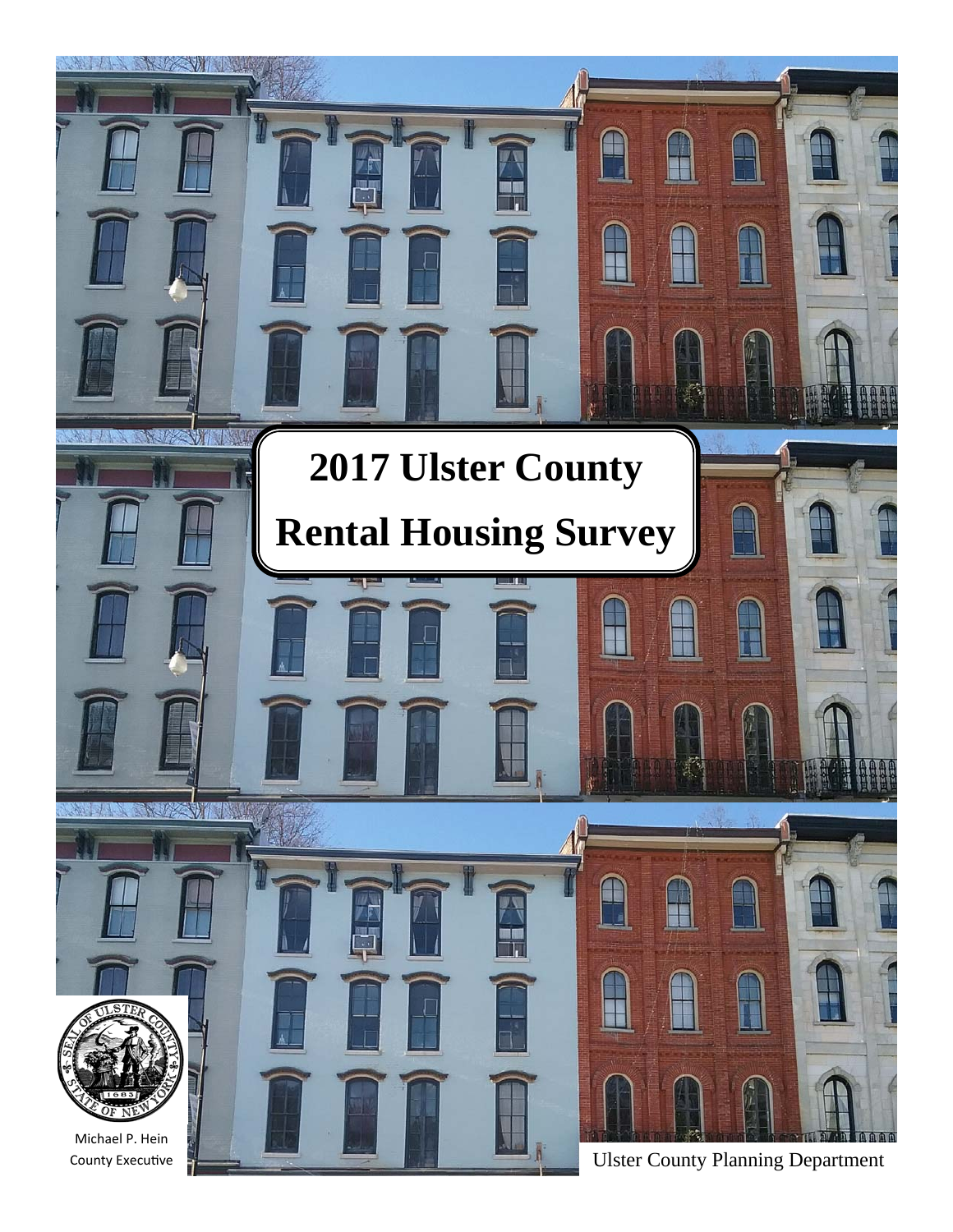# 2017 Ulster County Rental Housing Survey

**Thank you to all of our Ulster County apartment owners and managers for your participation in the survey. We could not do this without you!** 

**Ulster County Planning Department 244 Fair St. PO Box 1800 Kingston, NY 12402** 

**(845) 340-3340** 

**ulstercountyny.gov/planning** 

**February 2018** 

**PHOTO: East Strand Street in Kingston** 

**Report prepared by Burt Samuelson**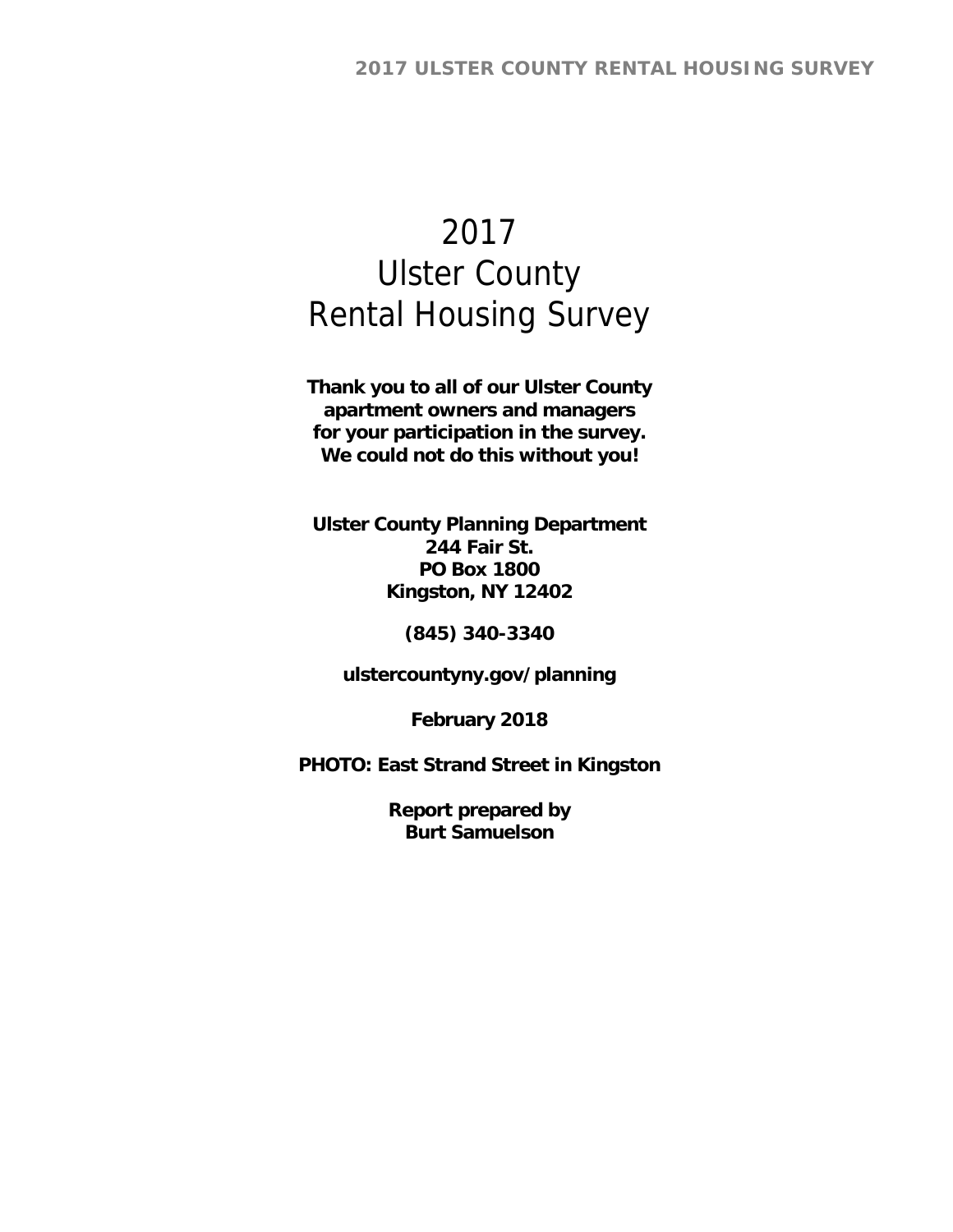# **Abstract**

- **The 2017 Rental Housing Survey was sent to 256 owners/managers. There were 99 responses for an overall response rate of 38.67%, representing 3,131 units.**
- **For Non-Subsidized Housing, the response rate was 31.79% with surveys completed for 69 properties in a sample of 217. A total of 1,623 units were part of the Survey from these 69 properties.**
- **For Subsidized Housing, the response rate was 76.92% with surveys completed for 30 properties in a sample of 39. These 35 properties have 1,508 units.**
- **Average and Median rents of Non-Subsidized Housing for 2017 are:**

|  |  | Avg Studio \$ 713 (-3.0%) | Median |  | Studio \$ 750 (+5.2%)   |
|--|--|---------------------------|--------|--|-------------------------|
|  |  | $1-BR$ \$ 963 $(+7.0\%)$  |        |  | 1-BR $$900 (+2.5%)$     |
|  |  | $2-BR$ \$1,143 (+5.9%)    |        |  | $2-BR$ \$1,098 (+4.8%)  |
|  |  | $3-BR$ \$1,336 (+18.2%)   |        |  | $3-BR$ \$1,275 (+11.8%) |

**Percentage changes are relative to 2016 Average and Median rents.** 

**• Using the HUD definition of cost-burdened families i.e. housing expenses of 30% of household income or more, the yearly income required to support the Average Rent for Non-Subsidized Housing in 2017 without being a cost burdened is:** 

| Studio | \$28,520 |
|--------|----------|
| 1-BR   | \$38,520 |
| 2-BR   | \$45,720 |
| 3-BR   | \$53,440 |

- **The vacancy rate, as surveyed, for Non-Subsidized Housing for 2017 is 2.65% with 43 of 1,623 units vacant. The vacancy rate in 2016 was 2.36%.**
- **The Advertised Rental Housing sample for 2017 was 308 units. Taken together with the survey data, this report has data on 3,439 units.**
- **Average and Median rents of Advertised Rental Housing units for 2017 are:**

|  |  | Avg Studio \$ 810 (+14.6%) |  |  | Median Studio \$ 800 (+10.3%) |
|--|--|----------------------------|--|--|-------------------------------|
|  |  | $1-BR$ \$ 889 $(+6.2\%)$   |  |  | 1-BR $$895 (+8.5%)$           |
|  |  | $2-BR$ \$1,107 (+7.1%)     |  |  | $2-BR$ \$ 1,100 $(+12.8\%)$   |
|  |  | $3-BR$ \$1,349 $(+8.8\%)$  |  |  | $3-BR$ \$ 1,313 (+9.4%)       |

**Percentage changes are relative to 2016 average rents for Advertised Housing.** 

- **Eleven vacancies were reported by Subsidized Housing providers. Ten of these units had waiting lists, indicating that they would be quickly filled.**
- **On page 11, a table shows examples of maximum income limits for households in subsidized housing. Subsidized housing typically has minimum income requirements, and often charge 30% of adjusted gross income for rent.**
- **The cost of living in Ulster County is high enough where employed individuals with moderate incomes still qualify for certain subsidized units.**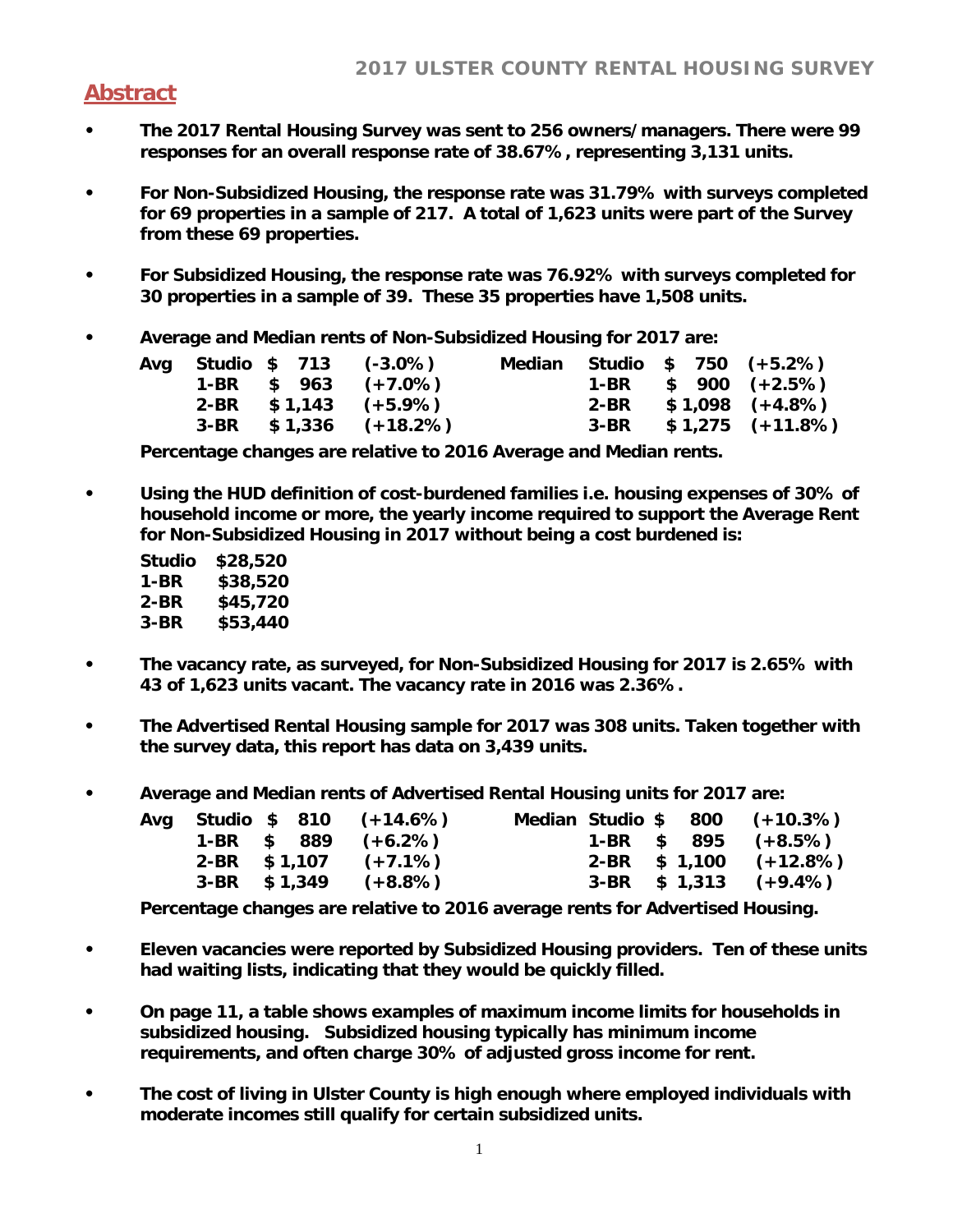# **Introduction**

This is the eighteenth year that the Ulster County Planning Department has undertaken the Rental Housing Survey. More than one quarter of our county's population lives in rental housing. The 2010 U.S. Decennial Census had 48,189 or 26.4% of the County's population living in rental housing. This report presents fundamental information about the rental housing market in Ulster County. It includes information on supply, cost and affordability of housing rentals. Three categories of housing units are included: **Non-Subsidized Housing, Advertised Rental Housing and Subsidized Housing.**

## **Methodology**

**Non-Subsidized Housing** information is derived from responses to the Ulster County Rental Housing Survey Questionnaire. The questionnaire asks for the following information:

- Number of units by size ( $#$  bedrooms)
- Monthly rent for each apartment size
- Utilities included in the rent
- Number of vacancies in each
- If waiting list was kept and if not, why?
- Number/type of units set aside for seniors/disabled

The number of questionnaires sent has varied each year as the survey evolved. It began with 32 and grew to as many as 354 in 2015. For the 2017 Survey, 217 questionnaires were sent to landlords or property managers who could complete these questionnaires or have Ulster County Planning Department staff complete them using information submitted via phone or email.

Attention has been paid to receive responses from municipalities that have been under-represented in previous years. Our goal is to correlate the percentage of units in the survey sample for each municipality with the corresponding percentage of actual rental units to make the survey a true representative sample for the entire county. As we are dependent on the voluntary cooperation of our landlords and property managers, it doesn't always come out perfectly. In addition, the Survey has consistently reached out to major housing complexes in each municipality.

For 2017, the overall response rate was 38.67% with 99 properties responding out of a sample size of 256, which was lower than the 2016 response rate of 40.66%. The sample size in 2016 was smaller at 241, but 98 properties had responded to the Rental Housing Survey.

**RUPCO's Rent Reasonableness Comparison Log** supplies data for the Advertised Rental Housing portion of this report. The **Kingston Times (Almanac Weekly)** and **Craigslist** are also major sources of data on Advertised Rental Housing. The Rent Reasonable Comparison Log provides the following information for each rental unit:

- Building type (1-Family, Mobile Home, Apt.)
- Number of bedrooms
- Rental amount
- Inventory of utilities included in the rent
- Location
- Phone number of contact person
- Date available
- Source (ad, phone call)

Ulster County Planning Department staff collected data from various print and online resources. See page 9 for more details. All data were screened for duplicates.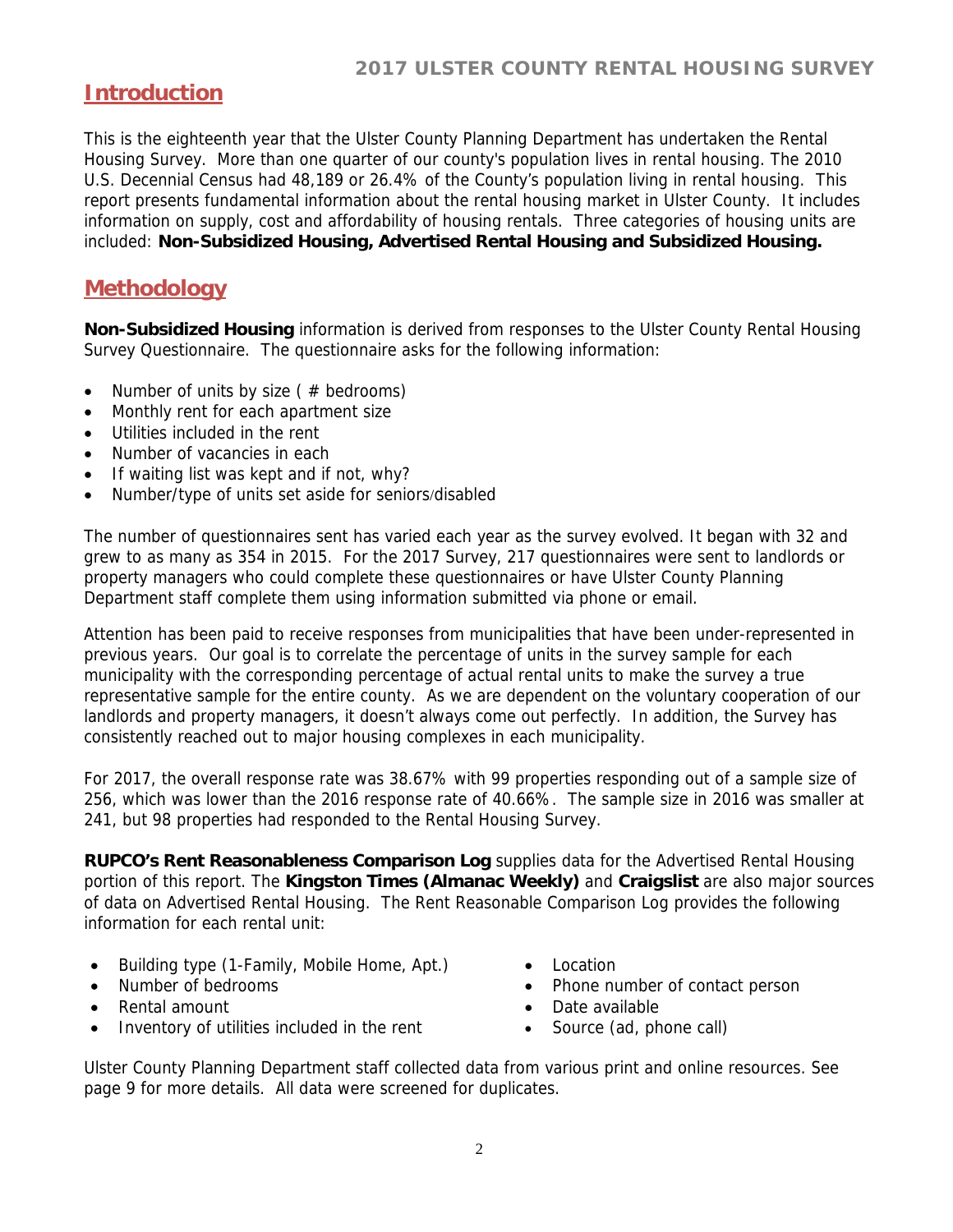**Subsidized Housing** data originates from responses to the Ulster County Housing Survey Questionnaire and/or phone inquiries to update vacancy and waiting list data. Subsidized housing providers are asked to provide the same information as the Non-Subsidized Housing Questionnaire with some modification. As rental amounts for subsidized units are predicated on subsidy regulations, rental amounts were not obtained. Instead, subsidized housing providers were asked "How is rent calculated?" and "What are the income limits, if any?" Additional information requested of subsidized housing providers was:

- Target populations served (seniors, disabled, homeless, single parent)
- If waiting lists were kept because there was enough demand

# **Who Rents in Ulster County?**

According to **American Community Survey 2012 – 2016 Five Year Estimates,** renters in Ulster County comprise many different household types. The following table illustrates the numbers and types of households of Ulster County renters.

|                                                                                                                                                        | <b>Renter Occupied Units</b><br>by Household Type<br>American Community Survey 2012-2016 Five Year Estimates |  |                                                                                                                                                   |                                                    |  |  |  |  |  |  |  |  |
|--------------------------------------------------------------------------------------------------------------------------------------------------------|--------------------------------------------------------------------------------------------------------------|--|---------------------------------------------------------------------------------------------------------------------------------------------------|----------------------------------------------------|--|--|--|--|--|--|--|--|
| <b>Family households</b>                                                                                                                               | 9,161                                                                                                        |  | <b>Non-family households</b>                                                                                                                      | 11,831                                             |  |  |  |  |  |  |  |  |
| <b>Married-couple family</b><br>Hholder age 15 - 34<br>Hholder age 35 - 64<br>Hholder age 65 +<br>Male hholder, no wife present<br>Hholder age 15 - 34 | 4,711<br>1,514<br>2,597<br>600<br>1,434<br>508                                                               |  | Householder living alone<br>Hholder age 15 - 34<br>Hholder age 35 - 64<br>Hholder age 65 +<br>Householder not living alone<br>Hholder age 15 - 34 | 9,341<br>1,889<br>4,189<br>3,263<br>2,490<br>1,590 |  |  |  |  |  |  |  |  |
| Hholder age 35 - 64<br>Hholder age 65 +<br>Fem. hholder, no husb. present<br>Hholder age 15 - 34<br>Hholder age 35 - 64<br>Hholder age 65 +            | 793<br>133<br>3,016<br>876<br>1,911<br>229                                                                   |  | Hholder age 35 - 64<br>Hholder age 65 +                                                                                                           | 726<br>174                                         |  |  |  |  |  |  |  |  |
| <b>Total Ulster County Renter Households</b><br><b>Total Ulster County Renter Persons</b>                                                              |                                                                                                              |  |                                                                                                                                                   | 20,992<br>44,837                                   |  |  |  |  |  |  |  |  |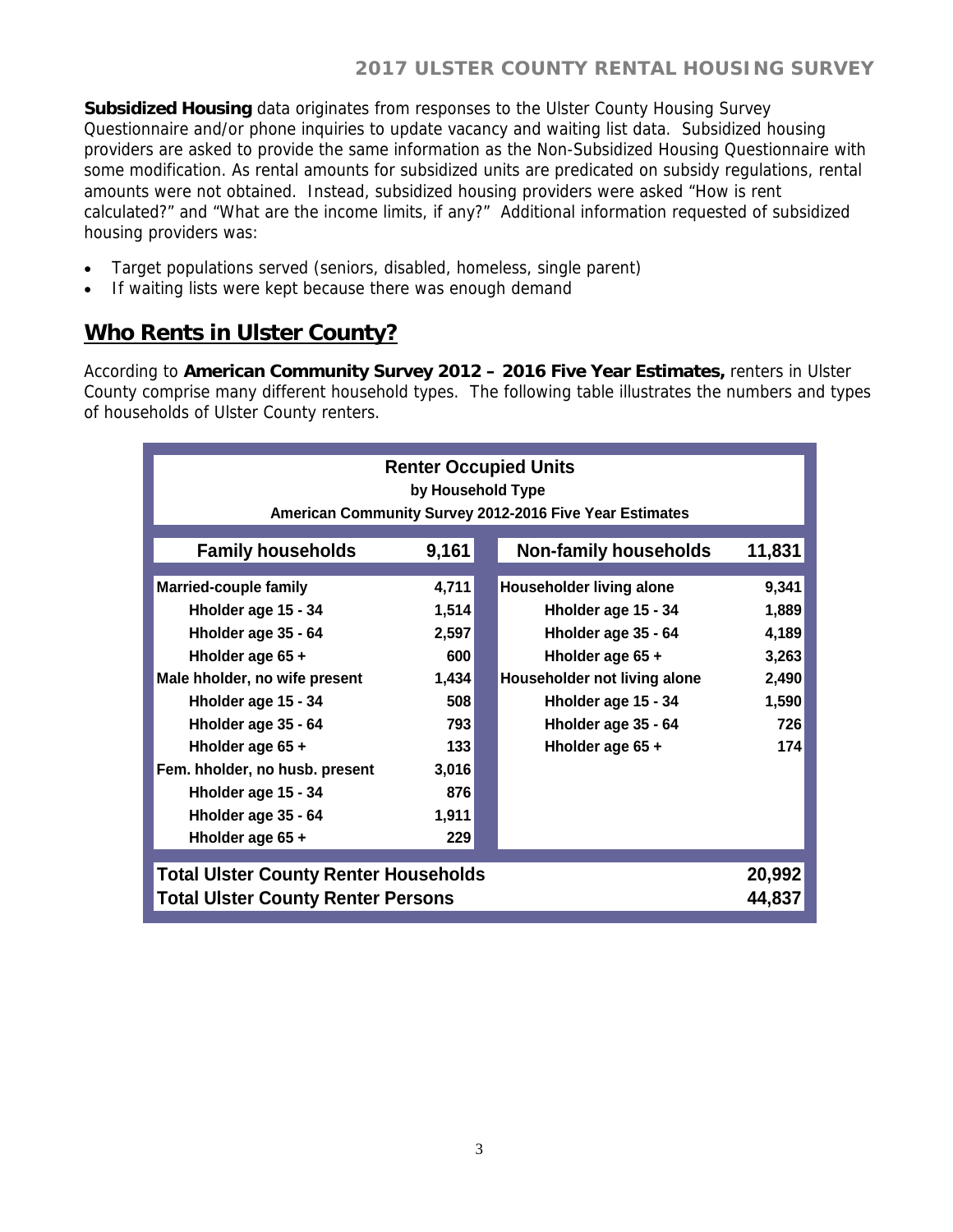# **Census Data**

The chart below compares 2010 Census rental housing data with the 2017 Rental Survey sample.

|                            | 2010 Census Rental - 2017 Survey Sample Comparison<br>by Municipality |              |                    |                   |                |  |                |                |                           |                         |              |  |  |
|----------------------------|-----------------------------------------------------------------------|--------------|--------------------|-------------------|----------------|--|----------------|----------------|---------------------------|-------------------------|--------------|--|--|
|                            |                                                                       |              | <b>Census Data</b> |                   |                |  |                |                | <b>Rental Survey Data</b> |                         |              |  |  |
| <b>Municipality</b>        | <b>Housing</b>                                                        |              | Rental             | % Rentals %County |                |  | Non-S.         | Advtsd.        | Subs.                     | <b>Total</b>            | %Survey      |  |  |
|                            |                                                                       | <b>Units</b> | <b>Units</b>       | in Muni.          | <b>Rentals</b> |  | <b>Units</b>   | <b>Units</b>   | <b>Units</b>              | in Survey               | <b>Units</b> |  |  |
| <b>Ellenville</b>          |                                                                       | 1,845        | 914                | 49.5%             | 4.0%           |  | 87             | 19             | 206                       | 312                     | 9.1%         |  |  |
| <b>Denning</b>             |                                                                       | 531          | 64                 | 12.1%             | 0.3%           |  |                |                |                           |                         |              |  |  |
| <b>Esopus</b>              |                                                                       | 3.969        | 1,031              | 26.0%             | 4.5%           |  | 152            | 17             |                           | 169                     | 4.9%         |  |  |
| Gardiner                   |                                                                       | 2,610        | 534                | 20.5%             | 2.3%           |  | 11             | $\mathbf{2}$   |                           | 13                      | 0.4%         |  |  |
| Hardenburgh                |                                                                       | 344          | 31                 | 9.0%              | 0.1%           |  |                |                |                           |                         |              |  |  |
| <b>Hurley</b>              |                                                                       | 3.069        | 399                | 13.0%             | 1.7%           |  |                | 4              |                           | $\overline{\mathbf{4}}$ | 0.1%         |  |  |
| Kingston (C)               |                                                                       | 11,147       | 5,897              | 52.9%             | 25.8%          |  | 623            | 79             | 816                       | 1,518                   | 44.1%        |  |  |
| Kingston (T)               |                                                                       | 432          | 60                 | 13.9%             | 0.3%           |  |                |                |                           | $\bf{0}$                |              |  |  |
|                            |                                                                       |              |                    |                   |                |  | 268            | 23             |                           | 342                     | 9.9%         |  |  |
| Lloyd<br><b>Marbletown</b> |                                                                       | 4.419        | 1,362<br>482       | 30.8%             | 6.0%           |  | 67             |                | 51                        | 71                      |              |  |  |
|                            |                                                                       | 2.989        |                    | 16.1%             | 2.1%           |  |                | 4              |                           |                         | 2.1%         |  |  |
| Marlborough                |                                                                       | 3.644        | 1,084              | 29.7%             | 4.7%           |  | 19             | $\overline{7}$ | 114                       | 140                     | 4.1%         |  |  |
| <b>New Paltz</b>           |                                                                       | 6.828        | 3.399              | 49.8%             | 14.9%          |  | 105            | 29             |                           | 134                     | 3.9%         |  |  |
| Olive                      |                                                                       | 2,498        | 423                | 16.9%             | 1.9%           |  |                | 9              | 19                        | 28                      | 0.8%         |  |  |
| <b>Plattekill</b>          |                                                                       | 4,242        | 1,174              | 27.7%             | 5.1%           |  | 57             | 14             |                           | 71                      | 2.1%         |  |  |
| <b>Rochester</b>           |                                                                       | 4,019        | 707                | 17.6%             | 3.1%           |  | $\overline{7}$ | 4              | 9                         | 20                      | 0.6%         |  |  |
| <b>Rosendale</b>           |                                                                       | 2,897        | 742                | 25.6%             | 3.2%           |  | 11             | 10             | 40                        | 61                      | 1.8%         |  |  |
| <b>Saugerties</b>          |                                                                       | 11,108       | 3,748              | 33.7%             | 16.4%          |  | 45             | 30             | 153                       | 228                     | 6.6%         |  |  |
| Shandaken                  |                                                                       | 2,776        | 519                | 18.7%             | 2.3%           |  | 20             | 8              | 24                        | 52                      | 1.5%         |  |  |
| Shawangunk                 |                                                                       | 4,333        | 883                | 20.4%             | 3.9%           |  | 18             | 1              |                           | 19                      | 0.6%         |  |  |
| <b>Ulster</b>              |                                                                       | 5,368        | 1,574              | 29.3%             | 6.9%           |  | 95             | 8              |                           | 103                     | 3.0%         |  |  |
| Wawarsing                  |                                                                       | 6,211        | 1,871              | 30.1%             | 8.2%           |  |                | 12             |                           | 12                      | 0.3%         |  |  |
| <b>Woodstock</b>           |                                                                       | 4,157        | 793                | 19.1%             | 3.5%           |  | 38             | 28             | 76                        | 142                     | 4.1%         |  |  |
| <b>Total</b>               |                                                                       | 89,436       | 27,691             | 29.4%             | 100%           |  | 1,623          | 308            | 1,508                     | 3,439                   | 100%         |  |  |

Municipalities with the highest number of rental units in the Survey are the City of Kingston followed by the Town of Lloyd, the Village of Ellenville, Saugerties (town and village) and Marlborough.

This year's survey sample is overrepresented in the Village of Ellenville, the City of Kingston and the Town of Lloyd. It is underrepresented in Towns of New Paltz (town and village), Saugerties (town and village), Ulster and Woodstock.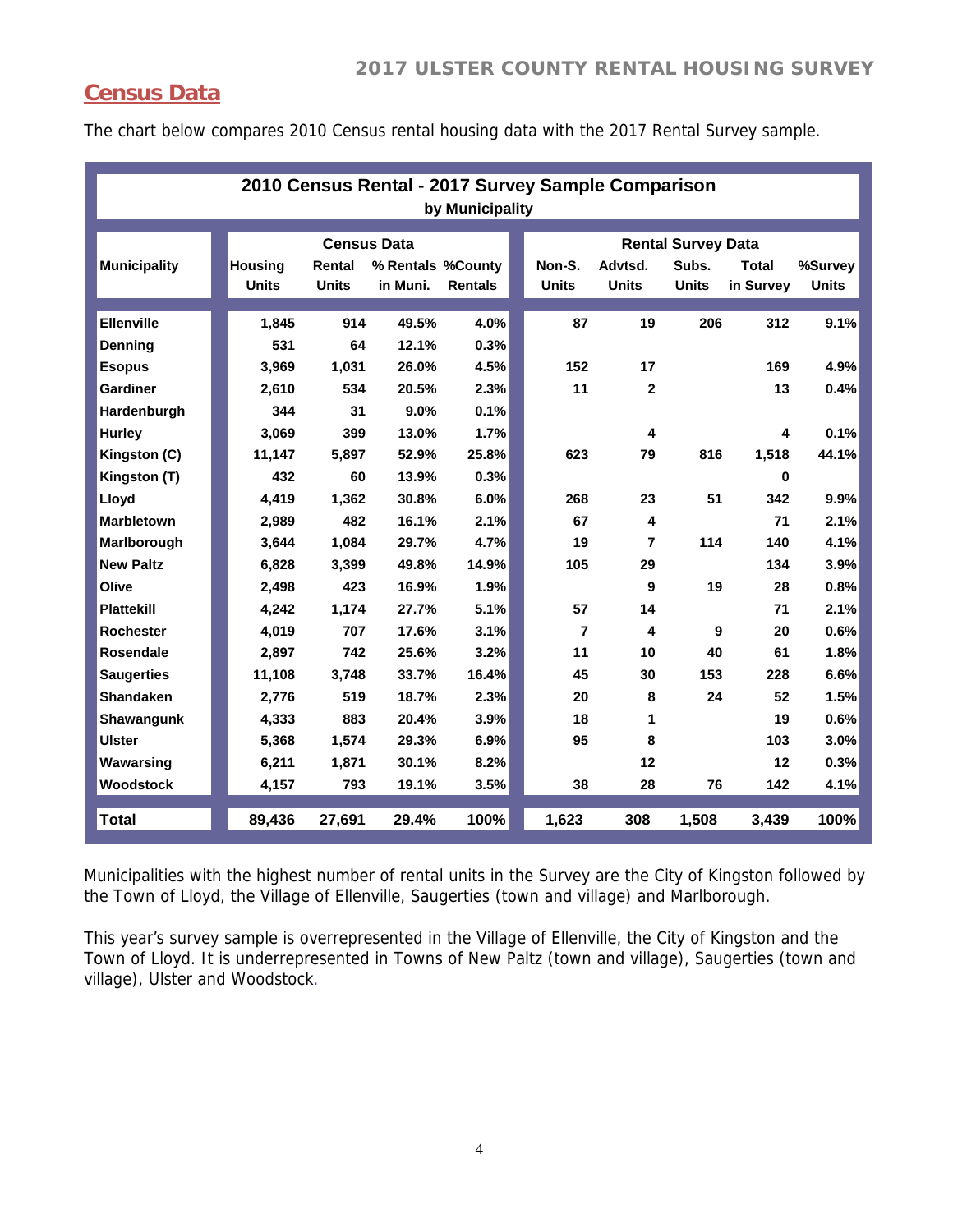#### **Non-Subsidized Housing**

**Non-Subsidized Housing** units are rental housing units, regardless of the number of units in the structure, which do not have rental rates based on income eligibility.

| <b>2017 Non-Subsidized Apartments</b> |               |            |                    |                                                                 |  |  |  |  |  |  |  |
|---------------------------------------|---------------|------------|--------------------|-----------------------------------------------------------------|--|--|--|--|--|--|--|
|                                       |               |            |                    |                                                                 |  |  |  |  |  |  |  |
| <b>Total Units</b>                    | <b>Studio</b> | 1 BR       | 2 BR               | 3 BR                                                            |  |  |  |  |  |  |  |
|                                       |               |            |                    |                                                                 |  |  |  |  |  |  |  |
|                                       |               |            |                    |                                                                 |  |  |  |  |  |  |  |
| 152                                   |               | 72         | 64                 | 16                                                              |  |  |  |  |  |  |  |
| 11                                    |               | 8          | 3                  |                                                                 |  |  |  |  |  |  |  |
| O                                     |               |            |                    |                                                                 |  |  |  |  |  |  |  |
| 623                                   | 12            | 289        | 276                | 46                                                              |  |  |  |  |  |  |  |
| 268                                   | 1             | 16         | 153                | 98                                                              |  |  |  |  |  |  |  |
| 67                                    |               | 23         | 36                 | 8                                                               |  |  |  |  |  |  |  |
| 19                                    |               |            | 19                 |                                                                 |  |  |  |  |  |  |  |
| 105                                   | 4             | 29         | 69                 | 3                                                               |  |  |  |  |  |  |  |
| O                                     |               |            |                    |                                                                 |  |  |  |  |  |  |  |
| 57                                    | 3             | 20         | 25                 | 9                                                               |  |  |  |  |  |  |  |
| $\overline{7}$                        |               | 6          | 1                  |                                                                 |  |  |  |  |  |  |  |
| 11                                    | 1             | 6          | 4                  |                                                                 |  |  |  |  |  |  |  |
| 45                                    | 16            | 20         | 9                  |                                                                 |  |  |  |  |  |  |  |
| 20                                    |               | 17         |                    | 3                                                               |  |  |  |  |  |  |  |
| 18                                    |               | 8          | 8                  | $\mathbf{2}$                                                    |  |  |  |  |  |  |  |
| 95                                    | 7             | 41         | 30                 | 17                                                              |  |  |  |  |  |  |  |
| U                                     |               |            |                    |                                                                 |  |  |  |  |  |  |  |
| 38                                    | 18            | 17         | 3                  |                                                                 |  |  |  |  |  |  |  |
|                                       |               |            |                    | 202                                                             |  |  |  |  |  |  |  |
|                                       |               |            |                    | 12.4%                                                           |  |  |  |  |  |  |  |
|                                       | 87<br>1,623   | 62<br>3.8% | 16<br>588<br>36.2% | <b>Sample by Municipality / Unit Size</b><br>71<br>771<br>47.5% |  |  |  |  |  |  |  |

About 84% of the non-subsidized units in the Rental Housing Survey are one or two-bedroom. Usually the percentage of these units is around ninety percent. At 12.4%, the percentage of threebedroom units is unusually high. The percentage of studios decreased for the third consecutive year.

Survey data wasn't received from Hurley, Olive and Wawarsing.

The response rate for non-subsidized housing was 31.79%. There were 69 questionnaires completed for properties whose landlords or property managers supplied data for the Survey. This is out of 217 properties that received a questionnaire.

| <b>Non-Subsidized Apartments</b>                         |
|----------------------------------------------------------|
| 2017 Average and Median Rent by Municipality / Unit Size |

| <b>Municipality</b>  | # Units |           | <b>Studios</b> |    |         | 1 BR          |       |             | 2 BR        |             | 3 BR        |
|----------------------|---------|-----------|----------------|----|---------|---------------|-------|-------------|-------------|-------------|-------------|
|                      |         | Avg       | Median         |    | Avg     | <b>Median</b> |       | Avg         | Median      | Avg         | Median      |
| <b>Ellenville</b>    | 87      |           |                | \$ | 687     | \$            | 675   | \$<br>850   | 850<br>\$   |             |             |
| <b>Esopus</b>        | 152     |           |                | \$ | 1,382   | \$            | 1,382 | 1,578<br>\$ | 1,578<br>s. | \$1,905     | \$<br>1,905 |
| Gardiner             | 11      |           |                | \$ | 875     | S             | 875   | \$<br>1,400 | s.<br>1,600 |             |             |
| Hurley               |         |           |                |    |         |               |       |             |             |             |             |
| Kingston (C)         | 623     | \$<br>780 | \$<br>745      | \$ | 969     | \$            | 900   | \$<br>1,067 | 1,033<br>\$ | \$1,189     | \$1,155     |
| Lloyd                | 268     | \$<br>620 | \$<br>620      | \$ | 893     | \$            | 820   | 1,369<br>\$ | 1,450<br>S  | \$<br>1,467 | 1,325<br>\$ |
| <b>Marbletown</b>    | 67      |           |                | \$ | 799     | \$            | 775   | 909<br>\$   | 875<br>S    | \$<br>975   | 975<br>\$   |
| Marlborough          | 19      |           |                |    |         |               |       | 1,400<br>\$ | 1,400<br>S. |             |             |
| <b>New Paltz</b>     | 105     | \$<br>744 | \$<br>775      |    | \$1,072 | \$            | 1,099 | 1,218<br>\$ | \$<br>1,310 | \$1,467     | \$<br>1,300 |
| Olive                |         |           |                |    |         |               |       |             |             |             |             |
| <b>Plattekill</b>    | 57      | \$<br>742 | \$<br>750      | \$ | 850     | \$            | 825   | \$<br>1,138 | \$<br>1,150 | \$1,293     | \$1,295     |
| <b>Rochester</b>     | 7       |           |                | \$ | 713     | \$            | 713   | 750<br>\$   | 750<br>S    |             |             |
| Rosendale            | 11      | \$<br>600 | \$<br>600      | \$ | 873     | \$            | 880   | \$<br>1,100 | \$<br>1,150 |             |             |
| <b>Saugerties</b>    | 45      | \$<br>716 | \$<br>750      | \$ | 758     | S             | 757   | 939<br>\$   | 850<br>S    |             |             |
| <b>Shandaken</b>     | 20      |           |                | \$ | 573     | \$            | 500   |             |             | \$<br>1,000 | 1.050<br>\$ |
| <b>Shawangunk</b>    | 18      |           |                | \$ | 756     | S             | 725   | \$<br>863   | 888<br>S    | \$<br>925   | \$<br>925   |
| Ulster               | 95      | \$<br>664 | \$<br>625      | \$ | 837     | \$            | 870   | \$<br>1,148 | \$<br>1,103 | \$<br>1,423 | \$<br>1,423 |
| Wawarsing            |         |           |                |    |         |               |       |             |             |             |             |
| <b>Woodstock</b>     | 38      | \$<br>685 | \$<br>750      | \$ | 772     | \$            | 813   | \$<br>1,150 | 995<br>\$   |             |             |
|                      |         |           |                |    |         |               |       |             |             |             |             |
| <b>Ulster County</b> | 1,623   | \$<br>713 | \$<br>750      | \$ | 963     | \$            | 900   | \$1,143     | \$1,098     | \$1,336     | \$1,275     |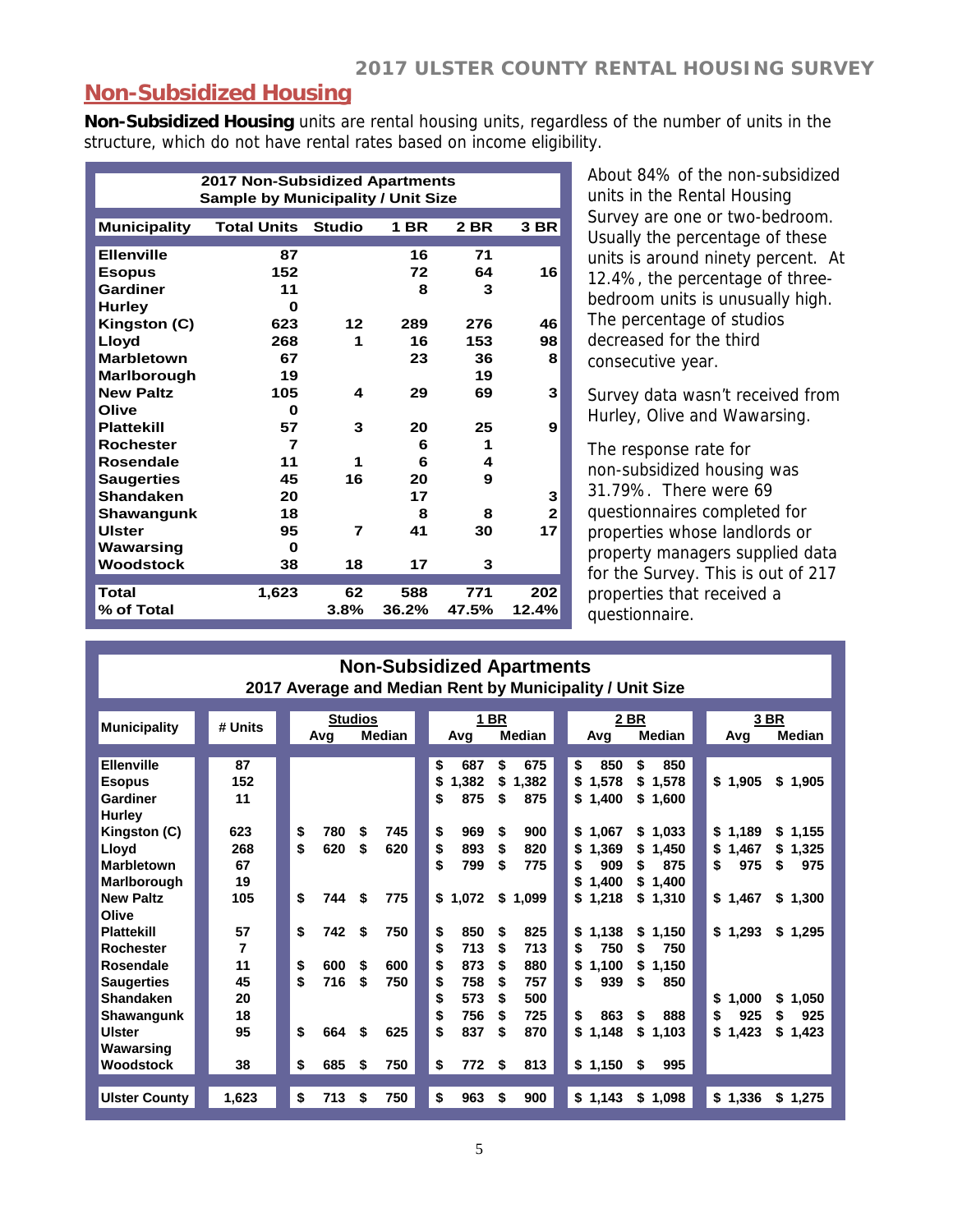|                                                                                                              | <b>Non-Subsidized Apartments</b><br><b>Average Rent Over Time</b>                |                                                                                                |                                                                                  |                                                                                                |                                                                                  |                                                                                                      |                                                                                  |                                                                                                                      |  |  |  |  |  |
|--------------------------------------------------------------------------------------------------------------|----------------------------------------------------------------------------------|------------------------------------------------------------------------------------------------|----------------------------------------------------------------------------------|------------------------------------------------------------------------------------------------|----------------------------------------------------------------------------------|------------------------------------------------------------------------------------------------------|----------------------------------------------------------------------------------|----------------------------------------------------------------------------------------------------------------------|--|--|--|--|--|
| <b>Year / Unit Size</b>                                                                                      |                                                                                  | <b>Studio</b>                                                                                  |                                                                                  | 1 BR                                                                                           |                                                                                  | 2 BR                                                                                                 |                                                                                  | 3 BR                                                                                                                 |  |  |  |  |  |
| 2002<br>2003<br>2004<br>2005<br>2006<br>2007<br>2008<br>2009<br>2010<br>2011<br>2014<br>2015<br>2016<br>2017 | \$<br>\$<br>\$<br>\$<br>\$<br>\$<br>\$<br>\$<br>\$<br>\$<br>\$<br>\$<br>\$<br>\$ | 467<br>491<br>512<br>527<br>549<br>562<br>592<br>567<br>603<br>564<br>677<br>688<br>735<br>713 | \$<br>\$<br>\$<br>\$<br>\$<br>\$<br>\$<br>\$<br>\$<br>\$<br>\$<br>\$<br>\$<br>\$ | 622<br>675<br>700<br>732<br>752<br>763<br>779<br>786<br>821<br>796<br>887<br>880<br>900<br>963 | \$<br>\$<br>\$<br>\$<br>\$<br>\$<br>\$<br>\$<br>\$<br>\$<br>\$<br>\$<br>\$<br>\$ | 744<br>810<br>838<br>880<br>916<br>932<br>961<br>966<br>994<br>959<br>1,023<br>959<br>1,079<br>1,143 | \$<br>\$<br>\$<br>\$<br>\$<br>\$<br>\$<br>\$<br>\$<br>\$<br>\$<br>\$<br>\$<br>\$ | 823<br>941<br>994<br>1,063<br>1,095<br>1,129<br>1,108<br>1,119<br>1,165<br>1,147<br>1,153<br>1,184<br>1,127<br>1,336 |  |  |  |  |  |
| % Chg. '16-'17<br>% Chg. '02-'17                                                                             |                                                                                  | $-3.0%$<br>52.7%                                                                               |                                                                                  | 7.0%<br>54.8%                                                                                  |                                                                                  | 5.9%<br>53.6%                                                                                        |                                                                                  | 18.5%<br>62.3%                                                                                                       |  |  |  |  |  |
| 2017 Income Required<br>w/out Rent Burden                                                                    |                                                                                  | \$28,520                                                                                       |                                                                                  | \$38,520                                                                                       |                                                                                  | \$45,720                                                                                             |                                                                                  | \$53,440                                                                                                             |  |  |  |  |  |

| From 2016 to 2017, the    |
|---------------------------|
| average rent for one-     |
| bedroom, two-bedroom      |
| and three-bedroom units   |
| increased. Median rents   |
| also increased for these  |
| same unit types, but not  |
| to the degree that        |
| average rents rose. Units |
| at the more expensive     |
| end of the rental housing |
| market had a stronger     |
| impact on increasing      |
| average rents found in    |
| the Survey.               |
|                           |

Three-bedroom units saw the largest increase in rents charged. The average rent increased 18.5% and the median rent rose by 11.8% from the previous year. The likely reason is too few of these units are available to meet demand; more specifically, homes and apartments large enough for families that would need three bedrooms and looking to sign leases of one year or more.

Studios followed a different trend from the larger unit types in the Survey. While the median rent increased for studios, the average rent decreased from 2016 to 2017. Prior to this, studios had seen increases in average rents for several years in the Survey. The last decrease occurred between 2010 and 2011.

|                                                                                                              |                                                                                  | <b>Non-Subsidized Apartments</b><br><b>Median Rent Over Time</b>                               |                                                                                  |                                                                                                |                                                                                  |                                                                                                          |                                                                            |                                                                                                                        |
|--------------------------------------------------------------------------------------------------------------|----------------------------------------------------------------------------------|------------------------------------------------------------------------------------------------|----------------------------------------------------------------------------------|------------------------------------------------------------------------------------------------|----------------------------------------------------------------------------------|----------------------------------------------------------------------------------------------------------|----------------------------------------------------------------------------|------------------------------------------------------------------------------------------------------------------------|
| Year / Unit Size                                                                                             |                                                                                  | <b>Studio</b>                                                                                  |                                                                                  | 1 BR                                                                                           |                                                                                  | 2 BR                                                                                                     |                                                                            | 3 BR                                                                                                                   |
| 2002<br>2003<br>2004<br>2005<br>2006<br>2007<br>2008<br>2009<br>2010<br>2011<br>2014<br>2015<br>2016<br>2017 | \$<br>\$<br>\$<br>\$<br>\$<br>\$<br>\$<br>\$<br>\$<br>\$<br>\$<br>\$<br>\$<br>\$ | 475<br>525<br>525<br>550<br>550<br>550<br>588<br>565<br>625<br>565<br>624<br>700<br>713<br>750 | \$<br>\$<br>\$<br>\$<br>\$<br>\$<br>\$<br>\$<br>\$<br>\$<br>\$<br>\$<br>\$<br>\$ | 605<br>695<br>725<br>775<br>775<br>756<br>780<br>780<br>850<br>775<br>878<br>875<br>878<br>900 | \$<br>\$<br>\$<br>\$<br>\$<br>\$<br>\$<br>\$<br>\$<br>\$<br>\$<br>\$<br>\$<br>\$ | 750<br>830<br>850<br>900<br>935<br>960<br>975<br>990<br>1,000<br>950<br>1,023<br>1,100<br>1,048<br>1,098 | \$<br>\$<br>\$<br>\$<br>\$<br>\$<br>\$<br>\$<br>\$<br>\$<br>\$<br>\$<br>\$ | 865<br>950<br>1,000<br>1,100<br>1,100<br>1,100<br>1,155<br>1,155<br>1,175<br>1,175<br>1,119<br>1,140<br>1,140<br>1,275 |
| % Chg. '16-'17<br>% Chg. '02-'17                                                                             |                                                                                  | 5.2%<br>57.9%                                                                                  |                                                                                  | 2.5%<br>48.8%                                                                                  |                                                                                  | 4.8%<br>46.4%                                                                                            |                                                                            | 11.8%<br>47.4%                                                                                                         |
| 2017 Income Required<br>w/out Rent Burden                                                                    |                                                                                  | \$30,000                                                                                       |                                                                                  | \$36,000                                                                                       |                                                                                  | \$43,920                                                                                                 |                                                                            | \$50,880                                                                                                               |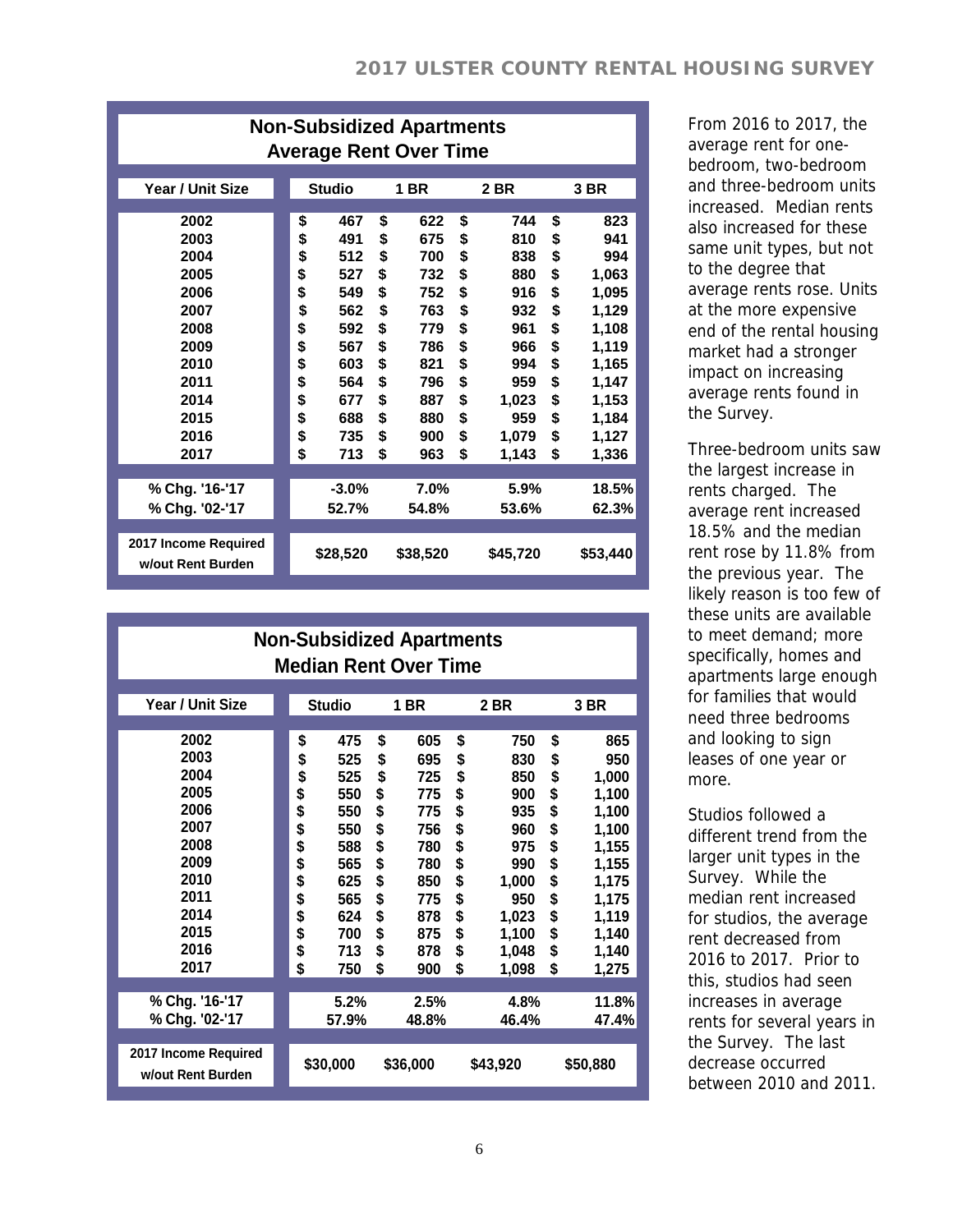The table below compares the 2017 US Dept. of Housing and Urban Dev. (HUD) Fair Market Rents (FMR) to the survey average and median rents for 2017. FMR are used in various government programs to calculate the subsidies for eligible low income renters that will be paid to landlords.

|               | 2017 Comparison HUD Fair Market Rents/Survey Non-Subsidized Rents |       |    |           |          |           |    |                    |       |                  |  |  |  |  |
|---------------|-------------------------------------------------------------------|-------|----|-----------|----------|-----------|----|--------------------|-------|------------------|--|--|--|--|
| Apt.Type      | <b>FMR</b>                                                        |       |    | Avg. Rent | \$ Diff. | $%$ Diff. |    | <b>Median Rent</b> |       | \$ Diff. % Diff. |  |  |  |  |
| <b>Studio</b> | \$                                                                | 724   | \$ | 713       | \$11     | 1.5%      | \$ | 750                | -\$26 | $-3.5%$          |  |  |  |  |
| <b>1 BR</b>   | \$                                                                | 904   | S  | 963       | $-$ \$59 | $-6.1%$   | \$ | 900                | \$4   | 0.4%             |  |  |  |  |
| <b>2 BR</b>   | \$                                                                | 1,141 | S  | 1.143     | $-$ \$2  | $-0.2%$   | \$ | 1.098              | \$43  | 3.9%             |  |  |  |  |
| 3 BR          | S                                                                 | 1,479 | \$ | 1,336     | \$143    | 10.7%     | \$ | 1,275              | \$204 | 16.0%            |  |  |  |  |

One-bedroom units have the strongest demand for rental housing in Ulster County. Survey data show that average rents for one- and two-bedroom apartments are higher than the FMR. The difference between the average rent for two-bedroom units and the FMR is small, but the difference between onebedroom units and the FMR is considerable. The average rent for three-bedroom units is lower than the FMR, however the increases seen in reported rents for 2017 reflect a strengthening demand.

| <b>2017 Non-Subsidized Apartments</b><br><b>Vacant Units by Municipality</b> |                |              |          |                     |                |              |          |  |  |
|------------------------------------------------------------------------------|----------------|--------------|----------|---------------------|----------------|--------------|----------|--|--|
| <b>Municipality</b>                                                          | # Units # Vac. |              | $%$ Vac. | <b>Municipality</b> | # Units # Vac. |              | $%$ Vac. |  |  |
| <b>Ellenville</b>                                                            | 87             | 3            | 3.45%    | <b>Plattekill</b>   | 57             | 4            | 7.02%    |  |  |
| <b>Esopus</b>                                                                | 152            | $\mathbf{2}$ | 1.32%    | <b>Rochester</b>    | 7              | $\mathbf{2}$ | 28.57%   |  |  |
| Gardiner                                                                     | 11             |              | 0%       | <b>Rosendale</b>    | 11             |              | $0\%$    |  |  |
| Kingston (C)                                                                 | 623            | 7            | 1.12%    | <b>Saugerties</b>   | 45             | 4            | 8.89%    |  |  |
| Lloyd                                                                        | 268            | $12 \,$      | 4.48%    | <b>Shandaken</b>    | 20             |              | $0\%$    |  |  |
| <b>Marbletown</b>                                                            | 67             | 1            | 1.49%    | Shawangunk          | 18             |              | $0\%$    |  |  |
| Marlborough                                                                  | 19             |              | $0\%$    | <b>Ulster</b>       | 95             | 6            | 6.32%    |  |  |
| <b>New Paltz</b>                                                             | 105            | 1            | 0.95%    | <b>Woodstock</b>    | 38             | 1            | 2.63%    |  |  |
| 43 Vacant Units/1623 Units in Sample = Vacancy Rate of 2.65%                 |                |              |          |                     |                |              |          |  |  |

The table above shows vacancy data for surveyed Non-Subsidized Housing for 2017.

The 2017 Vacancy Rate, for Non-Subsidized Housing responding to the survey is 2.65% with 43 units vacant at the time of the Survey.

Ulster County's vacancy rate rose slightly from 2.36% in 2016 to 2.65% in 2017. The vacancy rate decreased again in Ellenville, going from 5.1% in 2016 to about 3.5% in 2017. New Paltz and the City of Kingston continue to have strong demand for rental housing. Both places have vacancy rates at or around 1%. Areas situated within the Catskills such as Woodstock and Shandaken also consistently have low vacancy rates.

Housing professionals recognize a vacancy rate of 5% as an indicator of an optimally functioning rental housing market. A lower than average vacancy rate restricts tenant choice and mobility and gives landlords significant pricing power.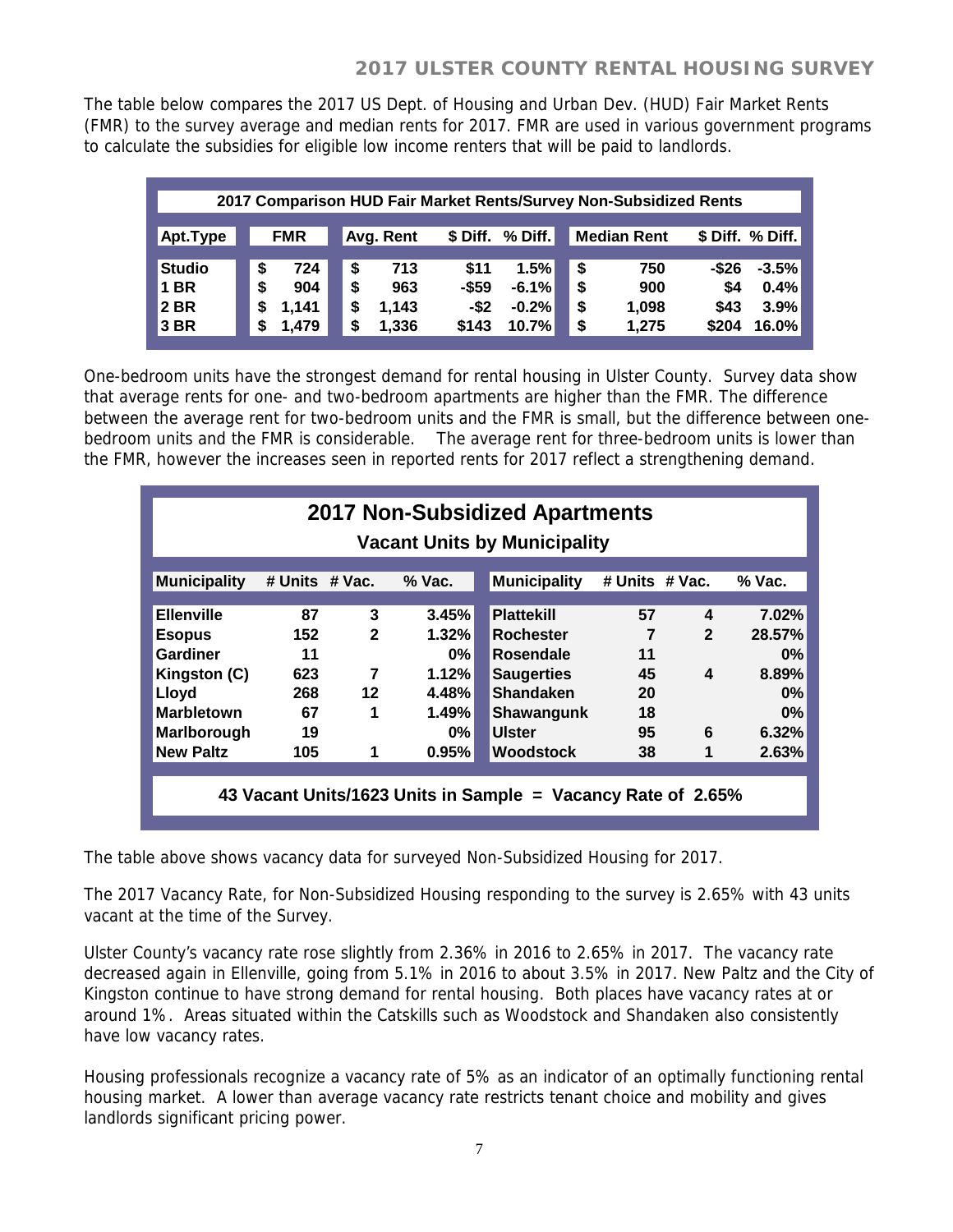

# **Vacancy Rate Over Time Non-Subsidized Housing**

The vacancy rate increased slightly from 2016 into 2017. At 2.65%, the vacancy rate stays under 3% for the third consecutive survey. The demand for rental housing remains strong in many parts of Ulster County, particularly in it most densely populated municipalities.

Additional data on rental vacancy is available from the **American Community Survey** (ACS), which is an ongoing survey from the U.S. Census Bureau that collects data every year. The results of this survey are published as one- and five-year estimates. One-year estimates are the least accurate, but allow individuals to make to year to year comparisons. Five-year estimates offer statistics with smaller margins of error.

For the 2012-2016 Estimate, rental vacancy rate in Ulster County was 6.4%. The 2007-2011 Estimate had a 5.3% rental vacancy rate in the preceding five year period.

The **2010 U.S. Decennial Census** reported a rental vacancy rate of 7.9% for Ulster County. It should be noted that the Decennial Census is a physical count of the entire population in the United States and not a statistical sample.

All vacancy rates referred to in this report are market vacancies, not economic vacancies. The market vacancy rate is the number of units available for rent divided by the total number of rentable units. An economic vacancy is usually characterized as a unit that is not available for rent. Examples of economic vacancies are model units, manager units, units being readied for occupancy, units being used for storage, units being renovated or any unit that is not rentable in its current condition. ACS and Decennial Census vacancy statistics include rental units that are vacant but not available for rent. This would be one reason ACS and Decennial Census vacancy rates are larger than the ones found in the Ulster County Rental Survey.

Differences between market vacancy rates and economic vacancy rates can vary widely. As the focus of this report is the availability and affordability of rental housing from a consumer perspective, market vacancy rate is the vacancy rate provided.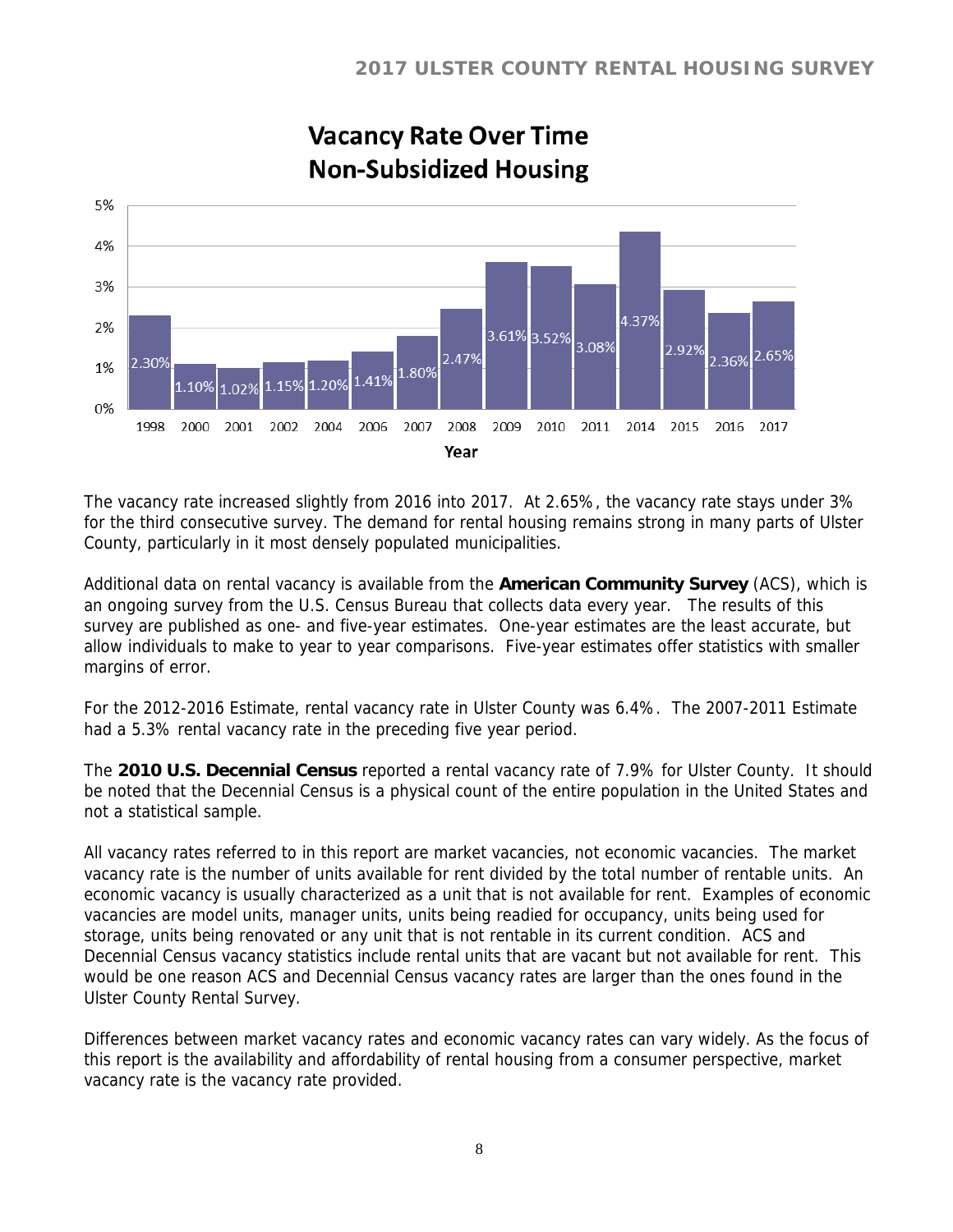# **Advertised Rental Housing**

**Advertised Rental Housing** was any unit available for rent at the time that the survey was taken. Advertised Rental Housing may be apartments, mobile homes, row houses or single family detached houses. The information contained in the Advertised Rental Housing section is compiled from the **RUPCO Rent Reasonableness Comparison Log, print edition of the Kingston Times and Craigslist.org Hudson Valley section for apartments and housing rentals**.

For 2017, a compilation of several months' available rentals was used. 2017 figures for **Advertised Rental Housing** are from January through October of 2017 and were screened to eliminate duplicate listings.

The sample size for Advertised Rental Housing for 2017 is 308 units. This is a decrease from the 2016 sample of 391 units.

The percentage of onebedroom units has decreased over the last two surveys. For 2017, the distribution of **Advertised Rental Housing** units by size shows roughly the same number of one- and two-bedroom units. From 2016 to 2017, the percentage of studios and three-bedroom units in the Survey increased.

Kingston continues to have the largest number of advertised units, with over a quarter of the units.

Every other community has less than a 10% share in the Survey. New Paltz, Saugerties and Woodstock each had over a 9% share.

The majority of the units in Ellenville's share are threebedroom units. Usually, oneor two-bedroom units compose the largest group in a share.

| 2017 Advertised Rental Housing<br><b>Distribution by Municipality/Unit Size</b> |  |               |                |                         |              |  |                |            |  |  |
|---------------------------------------------------------------------------------|--|---------------|----------------|-------------------------|--------------|--|----------------|------------|--|--|
| <b>Municipality</b>                                                             |  | <b>Studio</b> | <b>1 BR</b>    | <b>2 BR</b>             | 3 BR         |  | Total          | % of Total |  |  |
| <b>Ellenville</b>                                                               |  |               | 1              | 8                       | 10           |  | 19             | 6.2%       |  |  |
| <b>Esopus</b>                                                                   |  | $\mathbf{2}$  | 9              | 6                       |              |  | 17             | 5.5%       |  |  |
| <b>Gardiner</b>                                                                 |  |               | $\overline{2}$ |                         |              |  | $\mathbf{2}$   | 0.6%       |  |  |
| <b>Hurley</b>                                                                   |  |               | 1              | $\overline{2}$          | 1            |  | 4              | 1.3%       |  |  |
| Kingston (C)                                                                    |  | 9             | 27             | 18                      | 25           |  | 79             | 25.6%      |  |  |
| Lloyd                                                                           |  | 1             | 8              | 14                      |              |  | 23             | 7.5%       |  |  |
| <b>Marbletown</b>                                                               |  |               | 1              | $\mathbf{2}$            | 1            |  | 4              | 1.3%       |  |  |
| Marlborough                                                                     |  |               | 4              | 3                       |              |  | $\overline{7}$ | 2.3%       |  |  |
| <b>New Paltz</b>                                                                |  | 3             | 13             | 8                       | 5            |  | 29             | 9.4%       |  |  |
| Olive                                                                           |  |               | 5              | $\overline{2}$          | $\mathbf{2}$ |  | 9              | 2.9%       |  |  |
| <b>Plattekill</b>                                                               |  | 5             | 4              | 5                       |              |  | 14             | 4.5%       |  |  |
| <b>Rochester</b>                                                                |  | 1             | $\overline{2}$ | 1                       |              |  | 4              | 1.3%       |  |  |
| <b>Rosendale</b>                                                                |  | 1             | 1              | 5                       | 3            |  | 10             | 3.2%       |  |  |
| <b>Saugerties</b>                                                               |  | 4             | 9              | 11                      | 6            |  | 30             | 9.7%       |  |  |
| <b>Shandaken</b>                                                                |  | 1             | 3              | 1                       | 3            |  | 8              | 2.6%       |  |  |
| Shawangunk                                                                      |  |               | 1              |                         |              |  | 1              | 0.3%       |  |  |
| <b>Ulster</b>                                                                   |  |               | $\overline{2}$ | 5                       | 1            |  | 8              | 2.6%       |  |  |
| Wawarsing                                                                       |  | 1             | 6              | 4                       | 1            |  | 12             | 3.9%       |  |  |
| <b>Woodstock</b>                                                                |  | 8             | 8              | 9                       | 3            |  | 28             | 9.1%       |  |  |
|                                                                                 |  |               |                |                         |              |  |                |            |  |  |
| <b>County Total</b>                                                             |  | 36            | 107            | 104                     | 61           |  | 308            | 100%       |  |  |
| % of Total                                                                      |  |               |                | 11.7% 34.7% 33.8% 19.8% |              |  | 100%           |            |  |  |

The table on the next page gives the Average and Median Rents for **Advertised Rental Housing**, with data categorized by municipality and bedroom count.

The sample size may preclude conclusions with regard to some municipalities. Average rents were calculated without regard to the number or type of utilities included in the rental amount.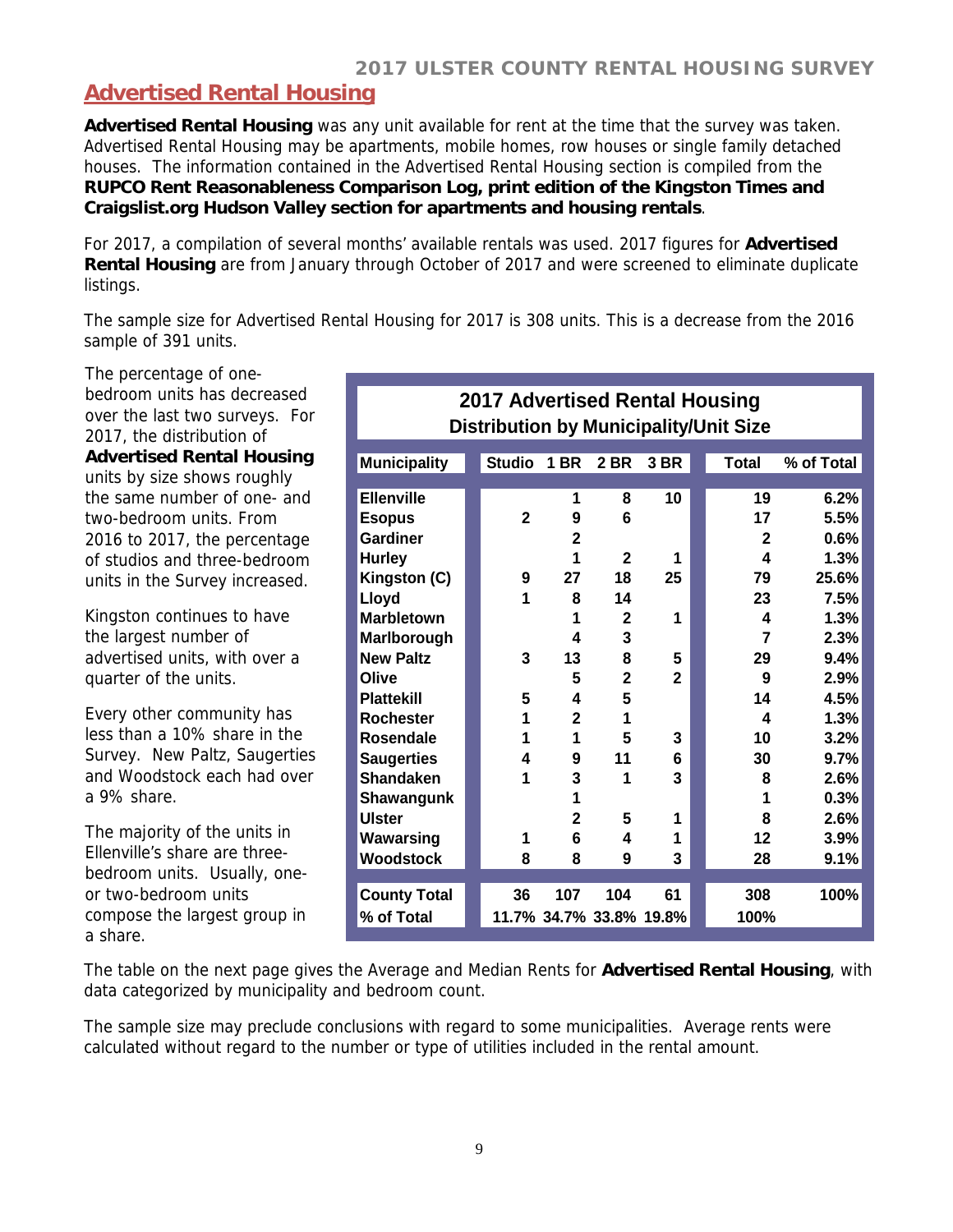| <b>Advertised Apartments</b><br>2017 Average and Median Rent by Municipality / Unit Size |                    |  |                      |                          |                    |                          |  |                      |                            |                      |                            |                                                         |                                           |                                                        |                                            |
|------------------------------------------------------------------------------------------|--------------------|--|----------------------|--------------------------|--------------------|--------------------------|--|----------------------|----------------------------|----------------------|----------------------------|---------------------------------------------------------|-------------------------------------------|--------------------------------------------------------|--------------------------------------------|
| <b>Municipality</b>                                                                      | # Units            |  |                      | <b>Studios</b><br>Avg    |                    | <b>Median</b>            |  |                      | Avg                        | <b>1 BR</b>          | Median                     | 2 BR<br>Avg                                             | Median                                    | Avg                                                    | 3 BR<br>Median                             |
| <b>Ellenville</b><br><b>Esopus</b><br>Gardiner<br>Hurley                                 | 19<br>17<br>2<br>4 |  | \$                   | 810                      | \$                 | 810                      |  | \$<br>\$<br>\$<br>\$ | 700<br>929<br>935<br>1.000 | \$<br>\$<br>\$<br>\$ | 700<br>950<br>935<br>1.000 | \$<br>946<br>\$<br>958<br>\$1,138                       | 925<br>\$<br>950<br>\$<br>\$1,138         | \$1,215<br>\$<br>1.600                                 | \$1,200<br>\$1,600                         |
| Kingston (C)<br>Lloyd<br><b>Marbletown</b>                                               | 79<br>23<br>4      |  | \$<br>\$             | 802<br>600               | \$<br>\$           | 800<br>600               |  | \$<br>\$<br>\$       | 875<br>909<br>800          | \$<br>S<br>S         | 900<br>895<br>800          | 1,048<br>\$<br>1.125<br>\$<br>1,113<br>\$               | \$1,098<br>\$1,125<br>\$1,113             | 1,366<br>\$<br>1,800<br>\$                             | \$1,325<br>\$1,800                         |
| Marlborough<br><b>New Paltz</b><br>Olive<br><b>Plattekill</b>                            | 7<br>29<br>9<br>14 |  | \$<br>\$             | 758<br>812               | \$<br>S            | 750<br>800               |  | \$<br>\$<br>\$<br>\$ | 913<br>1.025<br>789<br>875 | S<br>\$<br>S<br>S    | 950<br>1.000<br>800<br>913 | 1,150<br>\$<br>1.403<br>S<br>1,038<br>\$<br>1,100<br>\$ | \$1,200<br>\$1.475<br>\$1,038<br>\$1.038  | \$<br>1.615<br>\$<br>1,200                             | \$1,575<br>\$1,200                         |
| <b>Rochester</b><br>Rosendale<br><b>Saugerties</b><br><b>Shandaken</b>                   | 4<br>10<br>30<br>8 |  | \$<br>\$<br>\$<br>\$ | 750<br>725<br>830<br>680 | \$<br>S<br>\$<br>S | 750<br>725<br>950<br>680 |  | \$<br>\$<br>\$       | 750<br>877<br>755          | S<br>\$<br>S         | 750<br>800<br>700          | 1,000<br>S<br>1,113<br>\$<br>\$<br>1,120<br>950<br>\$   | \$1.000<br>\$1,050<br>\$1,100<br>950<br>S | \$<br>1.400<br>\$<br>1,158<br>\$<br>1,358<br>908<br>\$ | \$1,400<br>\$1,175<br>\$1,250<br>\$<br>900 |
| <b>Shawangunk</b><br><b>Ulster</b><br>Wawarsing<br>Woodstock                             | 1<br>8<br>12<br>28 |  | \$<br>\$             | 675<br>906               | \$<br>\$           | 675<br>873               |  | \$<br>\$<br>\$<br>\$ | 795<br>775<br>738<br>938   | \$<br>S<br>\$<br>S   | 795<br>775<br>700<br>898   | 1,239<br>\$<br>969<br>\$<br>\$<br>1,181                 | \$1,150<br>\$<br>938<br>\$1,100           | \$<br>1,750<br>1,400<br>\$<br>\$<br>1,533              | \$1,750<br>\$1,400<br>\$1,500              |
| <b>Ulster County</b>                                                                     | 308                |  | \$                   | 810                      | \$                 | 800                      |  | \$                   | 889                        | \$                   | 895                        | \$1,107                                                 | \$1,100                                   | \$<br>1,349                                            | \$1,313                                    |

| <b>Advertised Apartments</b><br><b>Average and Median Rent Over Time</b> |    |          |               |               |      |          |    |               |    |          |    |               |    |          |    |          |  |
|--------------------------------------------------------------------------|----|----------|---------------|---------------|------|----------|----|---------------|----|----------|----|---------------|----|----------|----|----------|--|
| <b>Unit Size</b>                                                         |    |          | <b>Studio</b> |               | 1 BR |          |    |               |    | 2 BR     |    |               |    | 3 BR     |    |          |  |
| Year                                                                     |    | Avg.     |               | <b>Median</b> |      | Avg.     |    | <b>Median</b> |    | Avg.     |    | <b>Median</b> |    | Avg.     |    | Median   |  |
|                                                                          |    |          |               |               |      |          |    |               |    |          |    |               |    |          |    |          |  |
| 2002                                                                     | \$ | 575      | \$            | 575           | \$   | 612      | \$ | 600           | \$ | 821      | \$ | 725           | \$ | 867      | \$ | 875      |  |
| 2004                                                                     | \$ | 493      | \$            | 500           | \$   | 624      | \$ | 613           | \$ | 767      | \$ | 763           | \$ | 951      | \$ | 925      |  |
| 2005                                                                     | \$ | 552      | \$            | 575           | \$   | 621      | \$ | 650           | S  | 751      | \$ | 750           | \$ | 1.030    | S  | 1.050    |  |
| 2006                                                                     | \$ | 530      | \$            | 530           | \$   | 665      | \$ | 680           | \$ | 939      | \$ | 850           | \$ | 1.100    | \$ | 1,175    |  |
| 2007                                                                     | \$ | 625      | \$            | 625           | \$   | 695      | \$ | 700           | \$ | 843      | \$ | 850           | S  | 1.074    | \$ | 1,090    |  |
| 2008                                                                     | \$ | 508      | \$            | 513           | \$   | 713      | \$ | 750           | \$ | 857      | \$ | 850           | \$ | 1.101    | \$ | 1,100    |  |
| 2009                                                                     | \$ | 578      | \$            | 575           | \$   | 724      | \$ | 700           | \$ | 857      | \$ | 850           | \$ | 1.054    | \$ | 1,000    |  |
| 2010                                                                     | \$ | 572      | \$            | 550           | \$   | 743      | \$ | 750           | \$ | 886      | \$ | 875           | S  | 1.071    | \$ | 1.100    |  |
| 2011                                                                     | \$ | 591      | \$            | 563           | \$   | 726      | \$ | 725           | \$ | 885      | \$ | 875           | \$ | 1.074    | \$ | 1,100    |  |
| 2014                                                                     | \$ | 752      | \$            | 743           | \$   | 871      | \$ | 850           | \$ | 949      | \$ | 850           | S  | 1,203    | S  | 1,200    |  |
| 2015                                                                     | \$ | 795      | \$            | 775           | \$   | 896      | \$ | 850           | \$ | 1,095    | \$ | 1.050         | \$ | 1.334    | \$ | 1,300    |  |
| 2016                                                                     | \$ | 707      | \$            | 725           | \$   | 837      | \$ | 825           | \$ | 1.034    | \$ | 975           | \$ | 1.240    | S  | 1.200    |  |
| 2017                                                                     | \$ | 810      | \$            | 800           | \$   | 889      | \$ | 895           | \$ | 1,107    | \$ | 1,100         | \$ | 1,349    | \$ | 1,313    |  |
| % Chg. '16 - '17                                                         |    | 14.6%    |               | 10.3%         |      | 6.2%     |    | 8.5%          |    | 7.1%     |    | 12.8%         |    | 8.8%     |    | 9.4%     |  |
| % Chg. '07 - '17                                                         |    | 29.6%    |               | 28.0%         |      | 27.9%    |    | 27.9%         |    | 31.3%    |    | 29.4%         |    | 25.6%    |    | 20.5%    |  |
|                                                                          |    |          |               |               |      |          |    |               |    |          |    |               |    |          |    |          |  |
| % Chg. '02 - '17                                                         |    | 40.9%    |               | 39.1%         |      | 45.3%    |    | 49.2%         |    | 34.8%    |    | 51.7%         |    | 55.6%    |    | 50.1%    |  |
| 2017 \$ Required<br>w/out Rent Burden                                    |    | \$32,400 |               | \$32,000      |      | \$35,560 |    | \$35,800      |    | \$44,280 |    | \$44,000      |    | \$53.960 |    | \$52,520 |  |

Advertised rents for each of the four types of units increased from 2016 to 2017. The long-term trend shows the steepest increases in rent for three-bedroom units. Studios have seen the biggest increases from 2016 to 2017.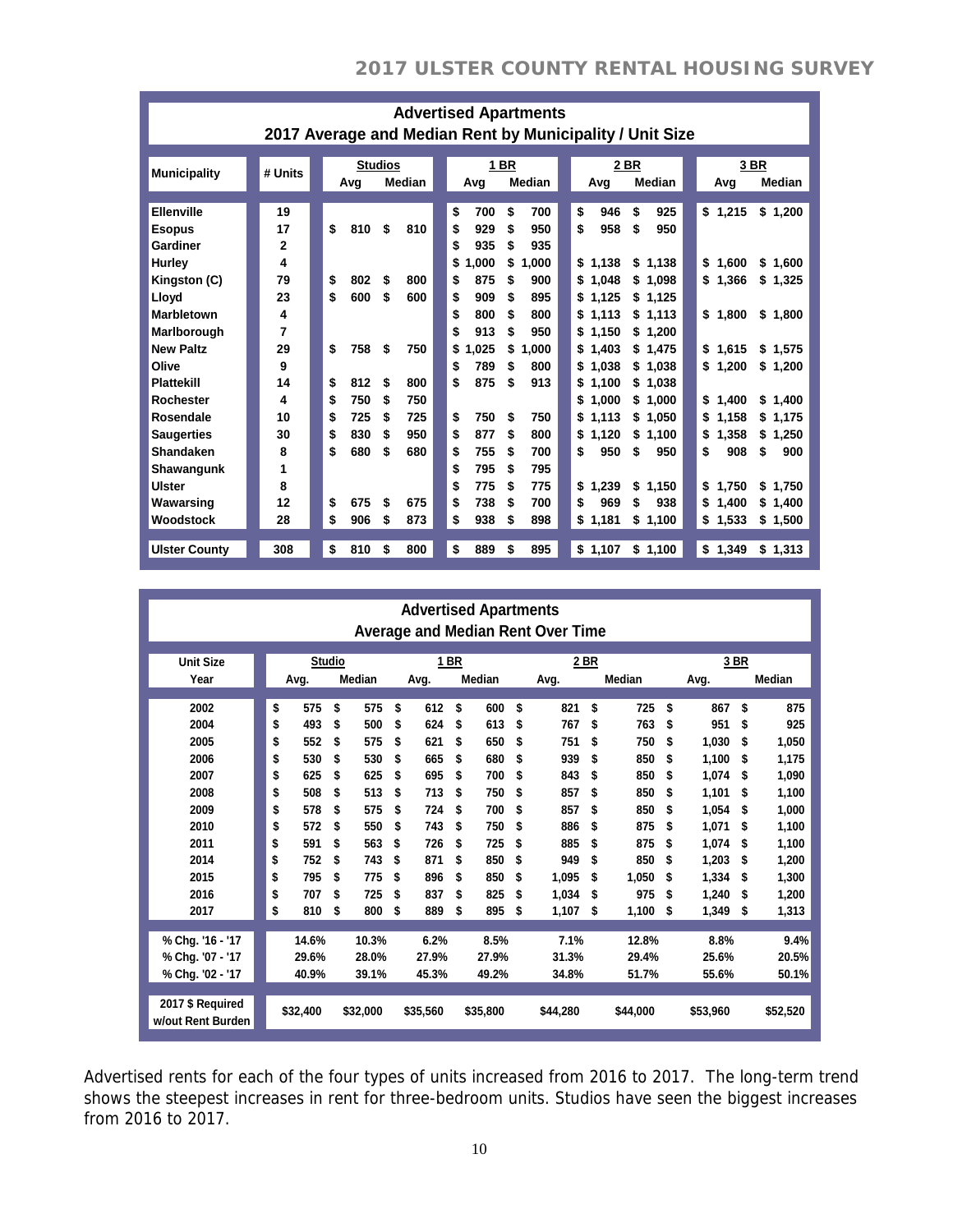#### **Subsidized Housing**

**Subsidized Housing** is rental housing that receives the benefit from any of the various types of governmental support in the construction, purchase or rehabilitation of buildings that will house persons with income limitations. Rents are restricted by the income levels of the occupants.

| <b>Examples of Maximum Income Limits by Household Size</b><br><b>Ulster County, NY - 2017</b> |                |                |          |                |  |  |  |  |  |
|-----------------------------------------------------------------------------------------------|----------------|----------------|----------|----------------|--|--|--|--|--|
| <b>Percentage of Area Median Income (AMI)</b>                                                 |                |                |          |                |  |  |  |  |  |
|                                                                                               | <b>30% AMI</b> | <b>50% AMI</b> | 60% AMI  | <b>80% AMI</b> |  |  |  |  |  |
|                                                                                               |                |                |          |                |  |  |  |  |  |
| 1 Person                                                                                      | \$16,500       | \$27,500       | \$33,000 | \$44,000       |  |  |  |  |  |
| 2 Person                                                                                      | \$18,840       | \$31,400       | \$37,680 | \$50,240       |  |  |  |  |  |
| 3 Person                                                                                      | \$21,210       | \$35,350       | \$42,420 | \$56,560       |  |  |  |  |  |
| 4 Person                                                                                      | \$23,550       | \$39,250       | \$47,100 | \$62,800       |  |  |  |  |  |
| 5 Person                                                                                      | \$25,440       | \$42,400       | \$50,880 | \$67,840       |  |  |  |  |  |
| 6 Person                                                                                      | \$27,330       | \$45,550       | \$54,660 | \$72,880       |  |  |  |  |  |

Source: New York State Office of Housing and Community Renewal

The table above shows typical maximum income limits for subsidized housing in Ulster County. These figures are based on the area median income (AMI) of **\$78,500 for Ulster County in 2017**. Many of the properties that participated in the survey have income limits of 50% or 60% AMI. A few do both, setting aside some units for households up to 50% AMI and the rest at 60% AMI. AMI is determined by the United States Department of Housing and Urban Development.

HUD's Income Limits and AMI data are available at: https://www.huduser.gov/portal/datasets/il.html

The response rate for the subsidized housing portion of the 2017 Rental Survey was 76.92%, with 30 responses for 39 different properties.

Of these thirty properties, there were 1,508 units with 899 one-bedroom, 303 two-bedroom, 110 threebedroom, and 12 four-bedroom and 5 five-bedroom and 179 studios.

Thirteen properties were intergenerational and could cater to families. They represent 689 units (170 one-bedroom, 287 two-bedroom, 96 three-bedroom, 12 four-bedroom, and 5 five-bedroom and 119 studios).

Seventeen properties that participated in the Survey designated units for senior housing. All of them reported the use of waiting lists. One intergenerational property had 20 one-bedroom units designated only for seniors.

Sixteen properties in the Survey are entirely senior housing. They represent 767 units (705 onebedroom, 2 three-bedroom and 60 studios). The waiting list for one-bedroom units ranged from 3 people to 169. Properties with studios had wait lists as high as 31.

Subsidized senior housing has minimum-age requirements of 55 or 62 years old, but often allows younger, disabled individuals. Because subsidized senior housing in Ulster County has waiting lists, it has become customary to apply ahead of time and new projects generally choose occupants via a lottery.